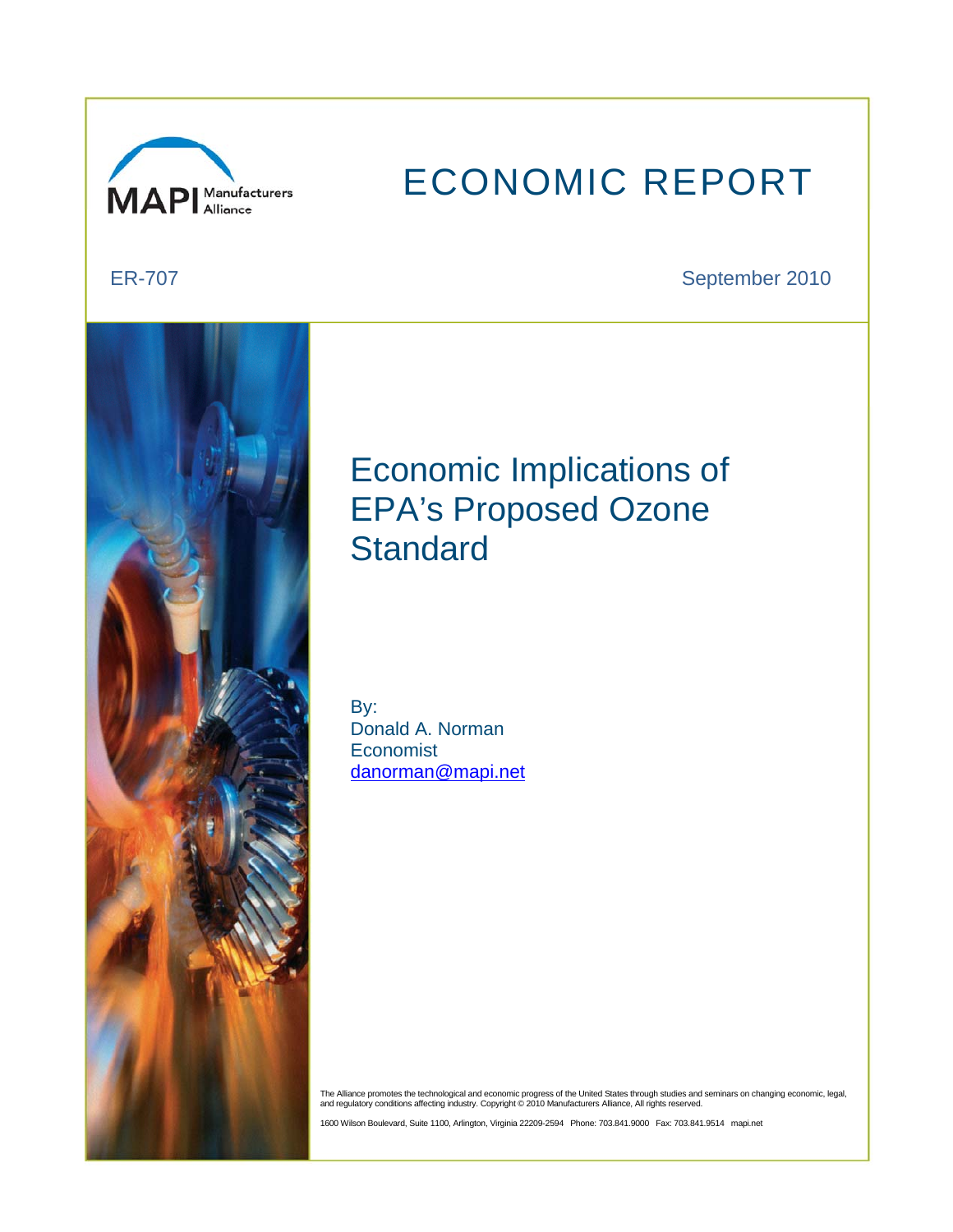### **Economic Implications of EPA's Proposed Ozone Standard\***

#### **I. Principal Findings**

There are a number of significant economic impacts associated with EPA's proposed primary ozone standard of 60 ppb:

- The annual attainment cost is estimated to be \$1.013 trillion between 2020 and 2030 (in 2010 dollars). This is equivalent to 5.4 percent of projected constant dollar gross domestic product (GDP) in 2020. The present value of attainment costs over this period amounts to \$7.1 trillion (based on a discount rate of 7 percent).
- GDP would be reduced by \$676.8 billion in 2020 (in 2010 dollars), an amount that represents 3.6 percent of projected 2020 GDP in the baseline case.
- Together, annual attainment costs and reduced GDP in 2020 total \$1.7 trillion.
- Total U.S. job losses attributable to a 60 ppb ozone standard are estimated to rise to 7.3 million by 2020, a figure that is equal to 4.3 percent of the projected 2020 labor force.
- The marginal cost of attaining the primary ozone standard rises rapidly as the ozone standard becomes more stringent.

#### **II. Background**

In December 2007, the Manufacturers Alliance/MAPI released a report on the U.S. Environmental Protection Agency's (EPA) proposal to change the ozone standard from the equivalent of 84 parts-per-billion (ppb) to 70 ppb. $<sup>1</sup>$  The report</sup> estimated that the present value of EPA's projected cost stream of attaining this new standard ranged between \$1.1 trillion (based on a discount rate of 7 percent) to \$1.4 trillion (based on a discount rate of 3 percent). The full societal cost would be even larger. Further, the EPA's Regulatory Impact Analysis (RIA) claimed that 80 percent of the required reduction in emissions would come from large manufacturers even though previous, and very expensive, restrictions had left so few remaining emissions that there was no chance that any more than a small share of the emission reductions required by the new standard could be provided by the manufacturing sector.

Consequently, achieving the tighter standard would require significant and costly reductions throughout the rest of the economy, especially since the new standard would expand the number of areas in the country needing to control precursor emissions.

In January 2010, the EPA proposed to reduce the ozone standard to somewhere between 60 and 70 ppb. The marginal cost of ozone standards rises rapidly as ozone standards become more stringent. Thus, moving from a currently implemented standard of 84 ppb to 60 ppb is likely to be even more expensive. The United States economy in general and the manufacturing sector in particular will bear the cost of a more stringent ozone standard.

This report is based in part on earlier work by NERA Economic Consulting that provided estimates of the attainment costs associated with a 60 ppb standard, the consequent reduction in state gross product, and employment impacts for 11 separate states.<sup>2</sup>

#### **III. Methodology**

The cost estimates presented in the 2007 MAPI study were based on net present value calculations of the annual attainment cost as estimated by the EPA in its RIA of the proposed move to a 70 ppb standard. The calculated impacts for the 11 states in NERA's sample were based on actual ozone concentrations and estimates of the needed reductions in Nitrogen Oxides (NOx) and volatile organic compounds (VOCs) necessary to achieve a standard of 60 ppb.

While the states in the NERA study included both large and small states with varying levels of manufacturing and other activities, the extent to which the results in these states are representative of the entire United States is unclear. A number of variables associated with ozone precursors were tested to model the NERA calculations of annual attainment costs, job losses and the reduction in state gross product in the 11 states in its study. The level of manufacturing activity and petroleum refining in each state were the two variables that

 $\overline{a}$  and  $\overline{a}$  and  $\overline{a}$  and  $\overline{a}$  and  $\overline{a}$  and  $\overline{a}$  and  $\overline{a}$  and  $\overline{a}$  and  $\overline{a}$  and  $\overline{a}$  and  $\overline{a}$  and  $\overline{a}$  and  $\overline{a}$  and  $\overline{a}$  and  $\overline{a}$  and  $\overline{a}$  and  $\overline{a}$  and 1 Garrett A. Vaughn, *How Much Will Americans Pay to Comply With EPA's Proposed Tighter Ground-Level Ozone Standard*? Manufacturers Alliance/MAPI, ER-462e, December 2007. EPA eventually promulgated a 75 ppb standard in 2008.

 $\overline{a}$ <sup>2</sup> NERA Economic Consulting, *Estimated Economic Impacts of EPA 2010 Ozone Proposal,* 2010. The states included in the study were: Arkansas, Colorado, Illinois, Missouri, New Hampshire, New Mexico, Ohio, Pennsylvania, Tennessee and West Virginia.

<sup>\*</sup>This report received financial and technical support from the National Association of Manufacturers and the American Petroleum Institute which made research and publication possible.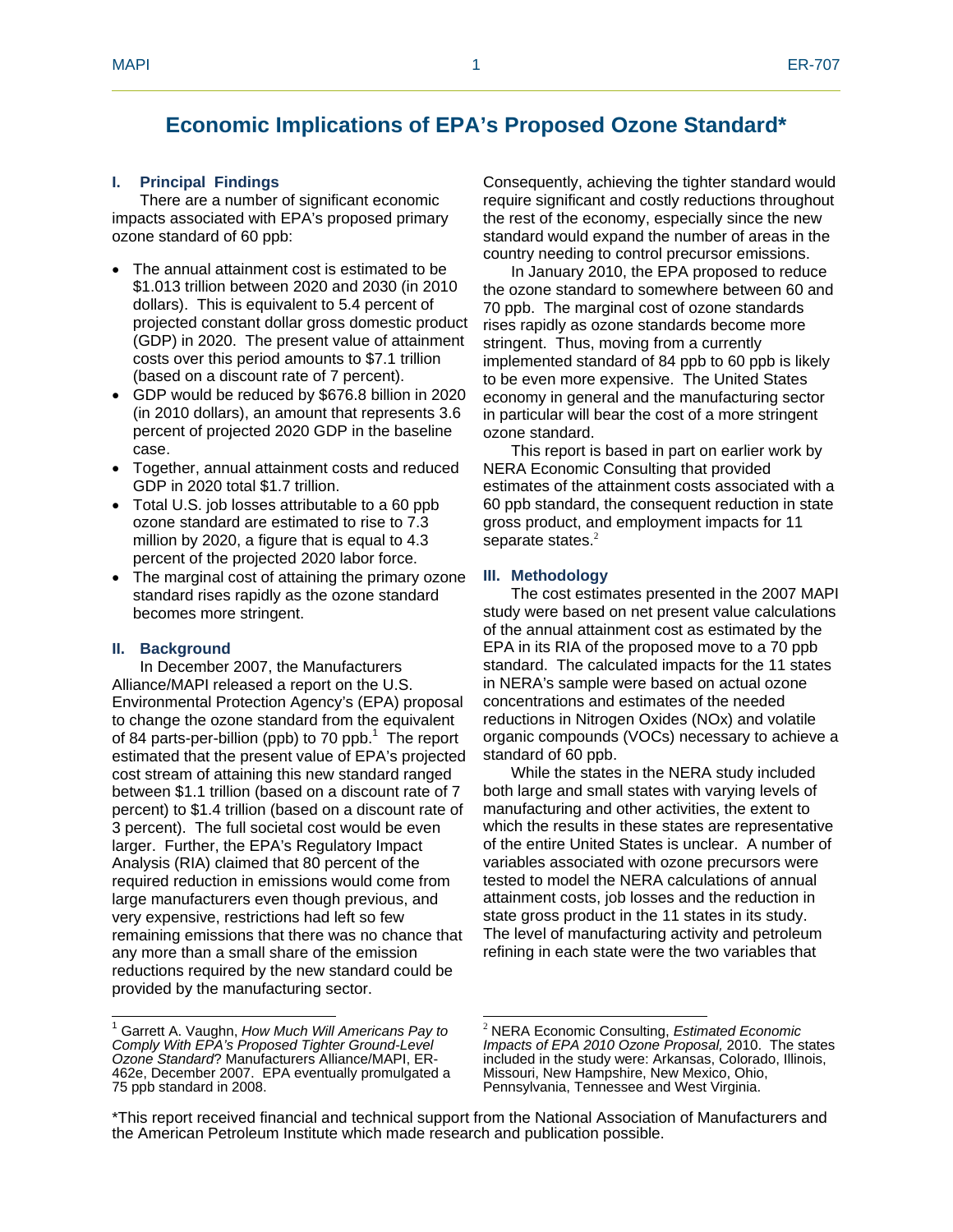had the best explanatory value in predicting the attainment costs found by NERA in the detailed studies of 11 states.<sup>3</sup>

The models that provided the best fit of the NERA data were based on the levels of refining and manufacturing activity. For attainment costs, the estimated model was:

#### (1)  $AC_i$  = constant +  $B_1$ Refining<sub>i</sub> + ß2Manufacturingi

 $AC<sub>i</sub>$  is the annual attainment cost in state i starting in 2020, Refining<sub>i</sub> is the refinery capacity throughput in state i as of January 1, 2010, and Manufacturing is manufacturing activity in state i as measured by the level of manufacturing gross state product. Data on refinery capacity, as measured by millions of annual barrels of throughput, are from the Energy Information Administration.<sup>4</sup> Data on manufacturing GDP by state in 2008, as measured in billions of dollars, are from the Bureau of Economic Analysis. The results are shown the Table 1.

#### Table 1 **2020 Attainment Costs**

|               |             | Standard   |
|---------------|-------------|------------|
| Variable      | Coefficient | Error      |
| Constant      | $-4.277$    | 3.36       |
| Refining      | 0.148       | $0.024*$   |
| Manufacturing | 0.176       | $0.0935**$ |
| R-Squared     | 0.94        |            |

Based on 11 observations

\*\*Significant at the 10 percent level

\*Significant at the 1 percent level

Source: Manufacturers Alliance/MAPI

Even though there were just 11 observations, the model yielded an extremely good fit of NERA's data on attainment costs. Using the estimated coefficients, the attainment costs for the 11 states were calculated and compared with the results from the NERA study. The results, shown in Figure 1 (on the following page), give confidence in the estimate of the nationwide assessment.

The second model used job losses in 2020 (as calculated by NERA) as the dependent variable:

(2)  $Jobs_i = constant + B_1Refining_i +$  $\beta_2$ Manufacturing

Jobs<sub>i</sub> is the number of job losses in state i in 2020 as calculated by NERA. As shown in Table 2 and Figure 2 (on the following page), the model did a very good job at replicating the NERA results.

Table 2 **2020 Job Losses** 

|               |             | Standard |
|---------------|-------------|----------|
| Variable      | Coefficient | Error    |
| Constant      | 8201.81     | 11718.1  |
| Refining      | $-806.07$   | $83.2*$  |
| Manufacturing | $-1566.9$   | $326.2*$ |
| R-Squared     | 0.98        |          |
|               |             |          |

Based on 11 observations

\* Significant at the 1 percent level

Source: Manufacturers Alliance/MAPI

The final model incorporated NERA's estimates of the reduction in state gross product in 2020 as the dependent variable:

(3)  $SGP_i = constant + B_1Refining_i +$  $\beta_2$ Manufacturing

SGP<sub>i</sub> is the NERA's estimate of the reduction in state gross product in state i in 2020. As shown in the Table 3 and Figure 3 (on page 4), the model again did a very good job in fitting the NERA data.

#### Table 3 **Reduction in State Gross Product (2020)**

|               |             | Standard  |
|---------------|-------------|-----------|
| Variable      | Coefficient | Error     |
| Constant      | 0.584       | 1.67      |
| Refining      | $-0.080$    | $0.011*$  |
| Manufacturing | $-0.121$    | $0.046**$ |
| R-Squared     | 0.95        |           |

Based on 11 observations

 \*Significant at the 1 percent level \*\*Significant at the 5 percent level

Source: Manufacturers Alliance/MAPI

 $\frac{3}{3}$  It is important to note, though obvious, that many other factors contribute to ozone levels, including weather patterns that promote the migration of precursor chemicals across borders.

<sup>4</sup> Energy Information Administration, Department of Energy, *Refinery Capacity 2010*.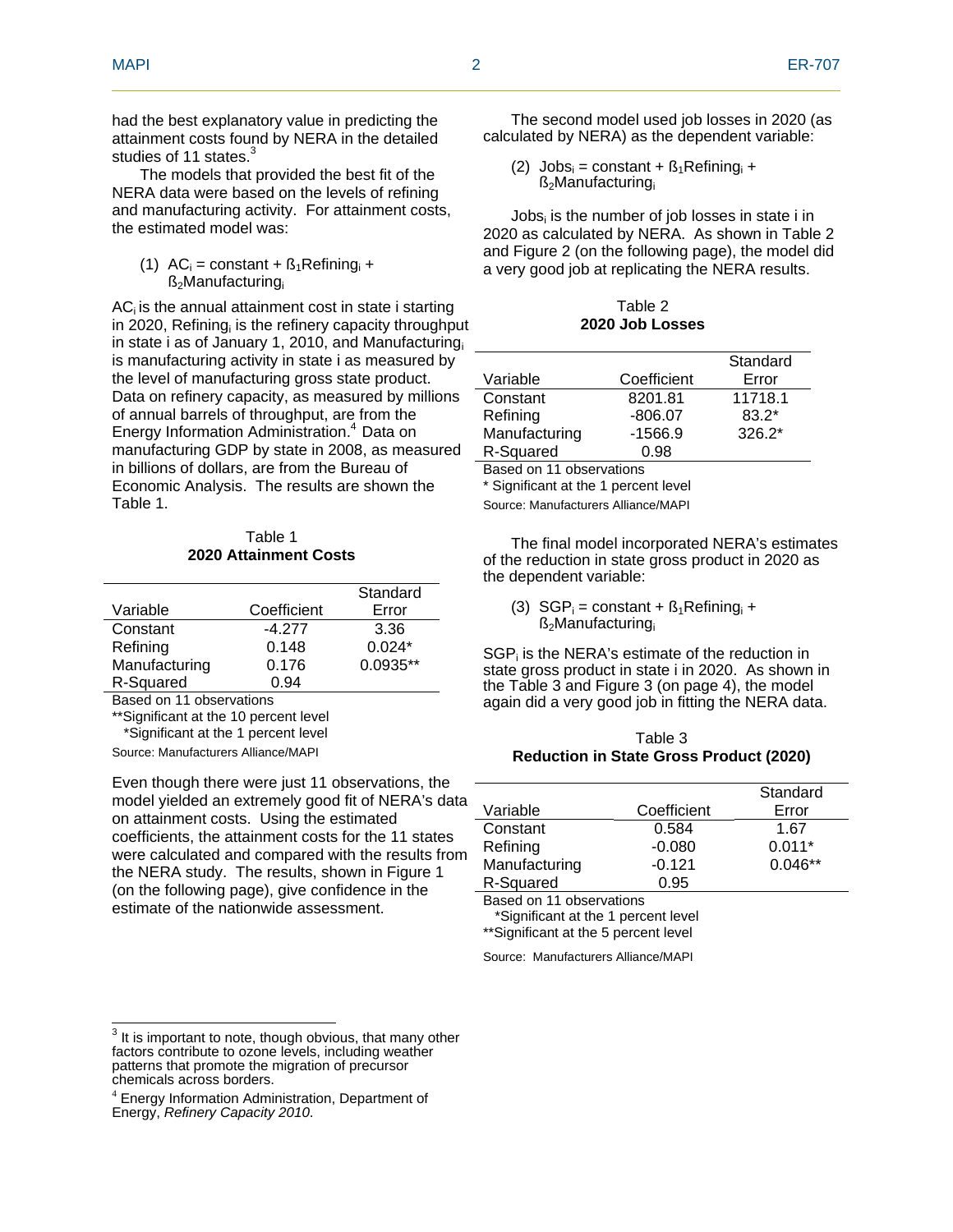



**Source: Manufacturers Alliance/MAPI**



**Figure 1. Attainment Costs: Regression Forecast vs. NERA Study**

**Source: Manufacturers Alliance/MAPI**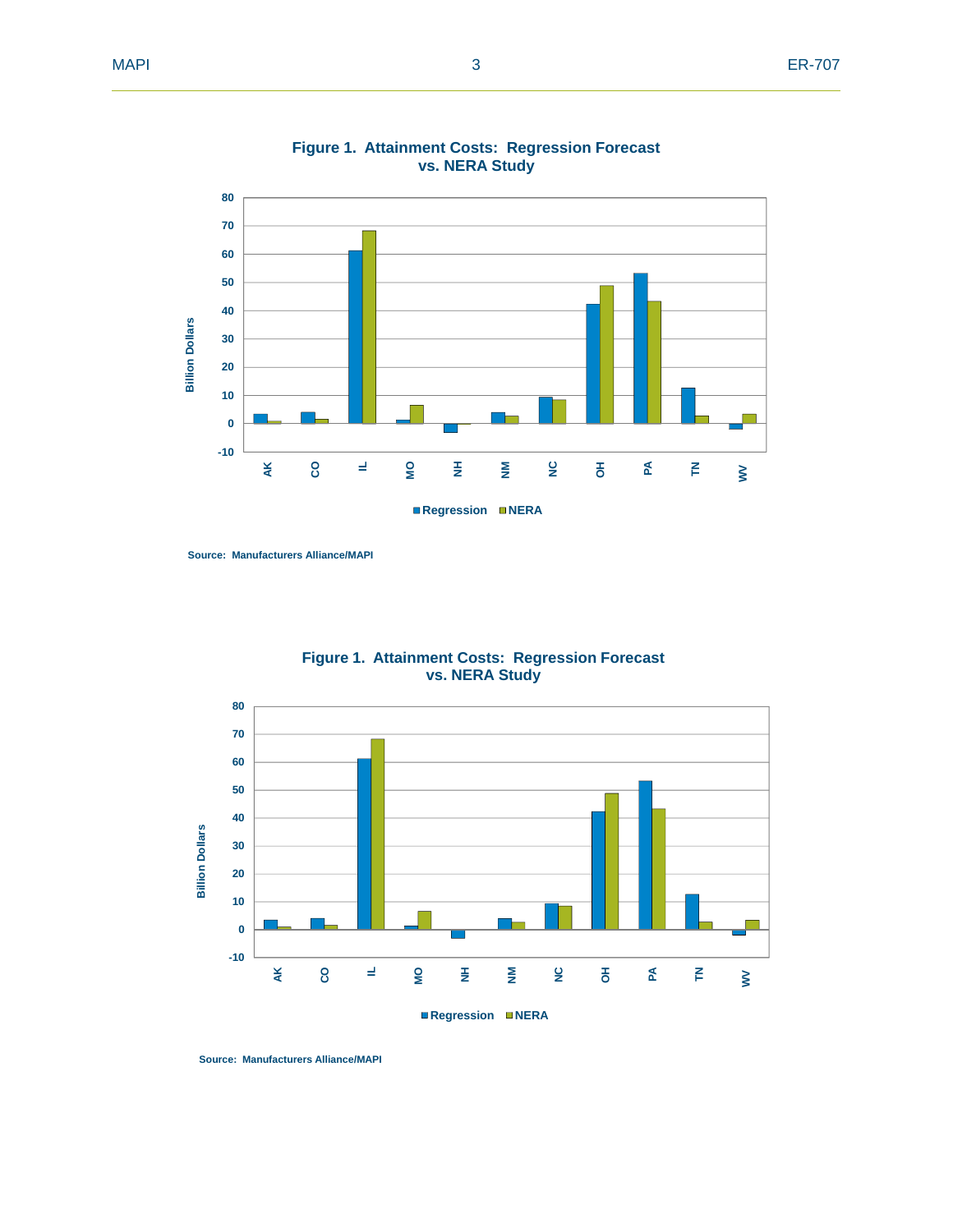

#### **Figure 3. State Gross Product: Regression Forecast vs. NERA Study**

**Source: Manufacturers Alliance/MAPI**

#### **IV. Economic Impacts of a 60 ppb Ozone Standard**

The coefficients derived from the regression models were used to calculate estimates of attainment costs, job losses and the reduction in GDP for the entire United States. The results are presented in Table 4. Not surprisingly, the impacts of a 60 ppb ozone standard are largest in states like California, Texas, Louisiana, Ohio, Illinois, and Indiana where there is considerable manufacturing and refining activity.

#### **Attainment Costs**

The annual attainment costs beginning in 2020 were estimated to be \$1.013 trillion (in 2010 dollars). By way of comparison, the total U.S. attainment costs in 2020 were 5.4 times the calculated impact in the 11 states in the NERA study. These impacts are larger than those suggested by a simple extrapolation based on the ratio of states in the NERA sample to all 50 states. $5$ The reason why the multiple is higher is that the impact of a 60 ppb ozone standard would affect

states like California, Texas and Louisiana particularly hard. These states were not among the 11 states in the NERA sample.

What does \$1.013 trillion mean? GDP in 2010 will approximate \$14.6 trillion. Assuming an average annual growth rate of 2.5 percent between 2010 and 2020, real GDP (in 2010 dollars) would rise to \$18.7 trillion in 2020. The attainment cost impact of a 60 ppb ozone standard thus would represent 5.4 percent of GDP in 2020. Further, attainment costs are the tip of the iceberg. As Dr. Vaughn pointed out in his paper, it is the present value of the stream of attainment costs that provides a true measure of the impact of the proposed standards. Using a discount rate of 7 percent (following Vaughn) and a cost stream of 10 years, the present value of the attainment costs comes to \$7.1 trillion.

#### **Job Losses**

The Bureau of Labor Statistics (BLS) projects a total labor force of 166.9 million in 2018. Assuming the labor force continues to grow at the annual rate of 0.8 percent used by the BLS in its labor force projections beyond 2018, the labor force would climb to 169.6 million in 2020. The estimated loss of 7.3 million jobs in 2020 represents 4.3 percent of this projected labor force.

 5 A simple extrapolation of NERA's results based on the fact that these 11 states represented 22 percent of the 50 states would have resulted in a multiple of 4.5. The fact the multiples based on regression analysis are larger can be attributed to the fact that states like California, Texas and Louisiana were not included in NERA's sample.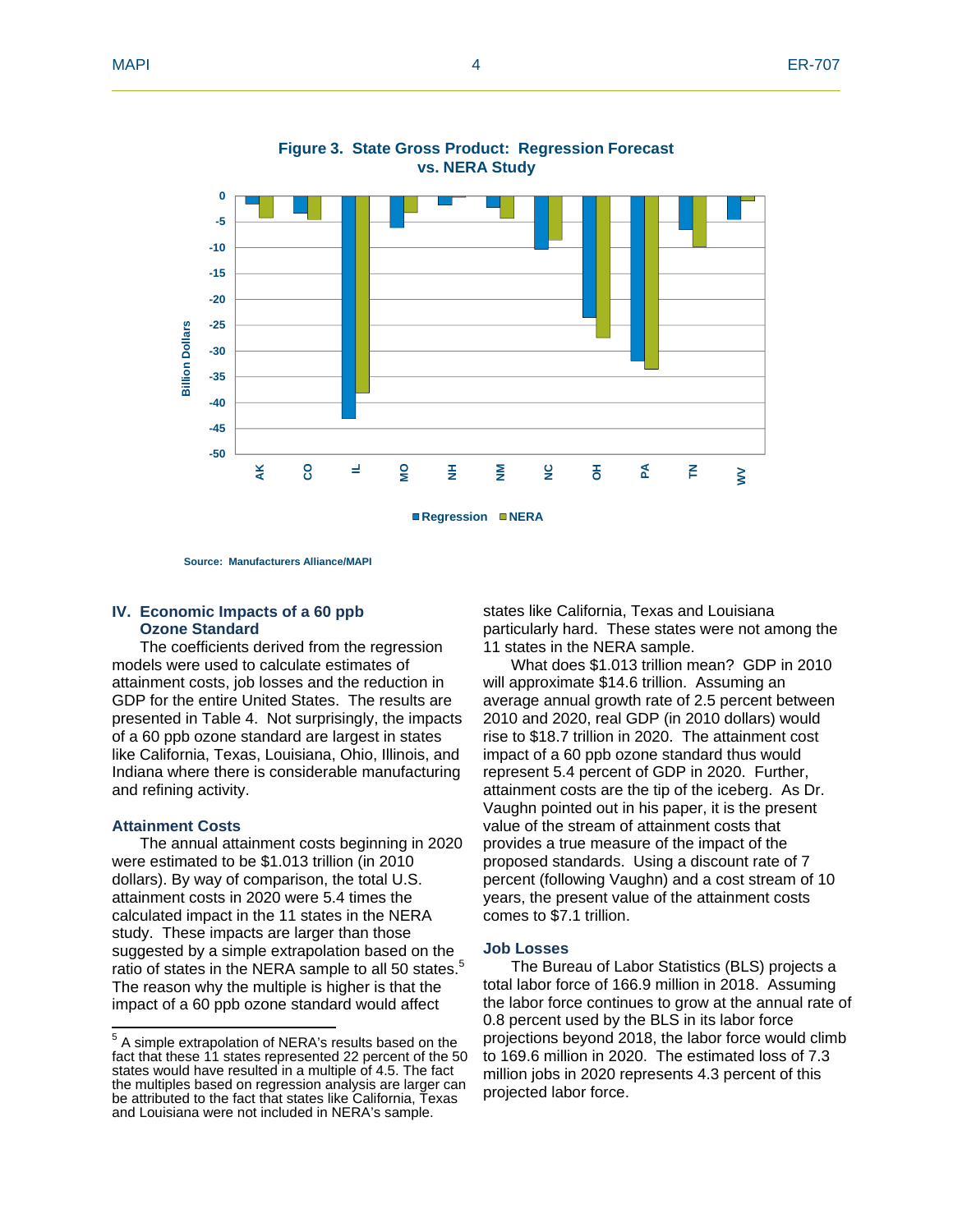|                      | <b>Annual</b><br><b>Attainment Costs</b><br><b>Beginning in 2020</b> | <b>Reduction in State</b><br><b>Gross Product</b><br>(2020) | <b>Total Attainment</b><br><b>Cost and</b><br><b>Reduction in GDP</b><br>(2020) | <b>Job Losses</b><br>(2020) |
|----------------------|----------------------------------------------------------------------|-------------------------------------------------------------|---------------------------------------------------------------------------------|-----------------------------|
| <b>State</b>         | (Billions of Constant 2010 Dollars)                                  |                                                             |                                                                                 |                             |
| Alabama              | 7.9                                                                  | 6.8                                                         | 14.7                                                                            | 75,918                      |
| Alaska               | 13.3                                                                 | 8.9                                                         | 22.1                                                                            | 87,794                      |
| Arizona              | $-0.8$                                                               | 1.8                                                         | 1.0                                                                             | 22,396                      |
| Arkansas             | 3.5                                                                  | 4.0                                                         | 7.5                                                                             | 44,369                      |
| California           | 132.5                                                                | 77.9                                                        | 210.3                                                                           | 846,108                     |
| Colorado             | 4.1                                                                  | 4.4                                                         | 8.5                                                                             | 47,309                      |
| Connecticut          | 0.8                                                                  | 2.9                                                         | 3.7                                                                             | 37,026                      |
| Delaware             | $-3.5$                                                               | 0.0                                                         | $-3.5$                                                                          | (1,047)                     |
| District of Columbia | $-4.2$                                                               | $-0.6$                                                      | $-4.8$                                                                          | (7,899)                     |
| Florida              | 2.0                                                                  | 3.8                                                         | 5.8                                                                             | 47,769                      |
| Georgia              | 3.4                                                                  | 4.7                                                         | 8.0                                                                             | 59,621                      |
| Hawaii               | 4.1                                                                  | 4.0                                                         | 8.1                                                                             | 38,229                      |
| Idaho                | $-3.4$                                                               | 0.0                                                         | $-3.3$                                                                          | (52)                        |
| Illinois             | 61.3                                                                 | 36.8                                                        | 98.1                                                                            | 396,332                     |
| Indiana              | 31.2                                                                 | 20.2                                                        | 51.3                                                                            | 223,399                     |
| lowa                 | 0.7                                                                  | 2.8                                                         | 3.5                                                                             | 35,939                      |
| Kansas               | 17.5                                                                 | 11.6                                                        | 29.2                                                                            | 121,711                     |
| Kentucky             | 14.1                                                                 | 10.1                                                        | 24.2                                                                            | 109,443                     |
| Louisiana            | 173.4                                                                | 96.2                                                        | 269.7                                                                           | 983,833                     |
| Maine                | $-3.3$                                                               | 0.1                                                         | $-3.2$                                                                          | 407                         |
| Maryland             | $-1.6$                                                               | 1.3                                                         | $-0.3$                                                                          | 15,606                      |
| Massachusetts        | 1.9                                                                  | 3.6                                                         | 5.5                                                                             | 46,338                      |
| Michigan             | 12.8                                                                 | 10.2                                                        | 23.0                                                                            | 122,108                     |
| Minnesota            | 24.1                                                                 | 15.6                                                        | 39.7                                                                            | 166,596                     |
| Mississippi          | 19.6                                                                 | 12.6                                                        | 32.2                                                                            | 129,967                     |
| Missouri             | 1.4                                                                  | 3.3                                                         | 4.7                                                                             | 42,014                      |
| Montana              | 6.5                                                                  | 5.3                                                         | 11.8                                                                            | 51,387                      |
| Nebraska             | $-2.5$                                                               | 0.6                                                         | $-1.9$                                                                          | 7,253                       |

Table 4 **Impacts of a 60 ppb Ozone Standard\***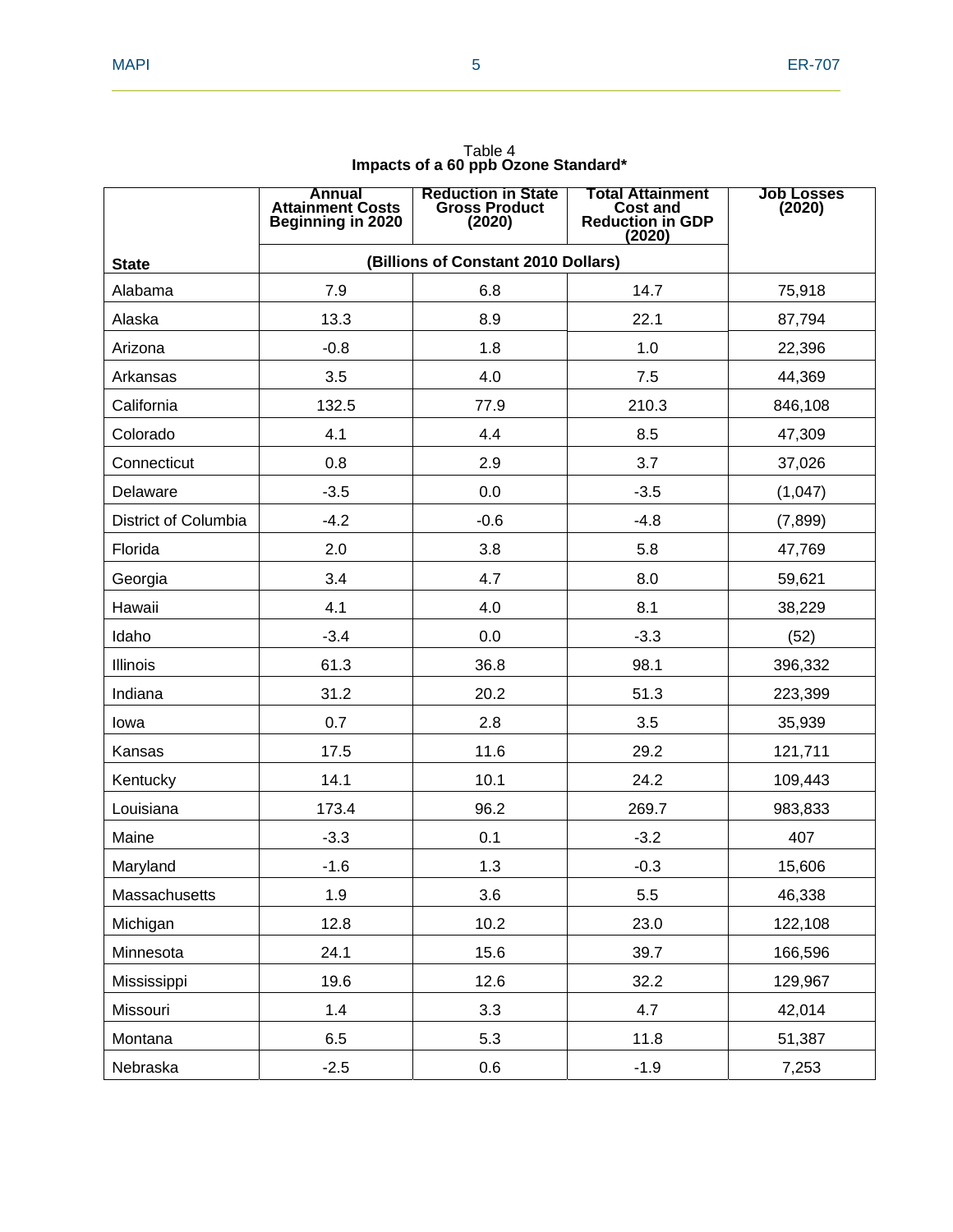|                   | Annual<br><b>Attainment Costs</b><br><b>Beginning in 2020</b> | <b>Reduction in State</b><br><b>Gross Product</b><br>(2020) | Total Attainment<br><b>Cost and</b><br><b>Reduction in GDP</b><br>(2020) | <b>Job Losses</b><br>(2020) |
|-------------------|---------------------------------------------------------------|-------------------------------------------------------------|--------------------------------------------------------------------------|-----------------------------|
| <b>State</b>      | (Billions of Constant 2010 Dollars)                           |                                                             |                                                                          |                             |
| Nevada            | $-3.0$                                                        | 0.3                                                         | $-2.7$                                                                   | 2,263                       |
| New Hampshire     | $-3.1$                                                        | 0.2                                                         | $-2.9$                                                                   | 2,011                       |
| New Jersey        | 5.7                                                           | 6.0                                                         | 11.7                                                                     | 72,757                      |
| <b>New Mexico</b> | 4.0                                                           | 4.0                                                         | 8.0                                                                      | 40,065                      |
| New York          | 7.9                                                           | 7.8                                                         | 15.7                                                                     | 100,129                     |
| North Carolina    | 9.5                                                           | 8.9                                                         | 18.3                                                                     | 113,950                     |
| North Dakota      | $-0.5$                                                        | 1.5                                                         | 1.0                                                                      | 13,892                      |
| Ohio              | 42.4                                                          | 26.8                                                        | 69.2                                                                     | 296,952                     |
| Oklahoma          | 28.0                                                          | 17.2                                                        | 45.2                                                                     | 177,003                     |
| Oregon            | 1.0                                                           | 3.1                                                         | 4.1                                                                      | 39,121                      |
| Pennsylvania      | 53.3                                                          | 32.5                                                        | 85.8                                                                     | 351,207                     |
| Rhode Island      | $-3.5$                                                        | 0.0                                                         | $-3.5$                                                                   | (916)                       |
| South Carolina    | 0.2                                                           | 2.5                                                         | 2.6                                                                      | 31,242                      |
| South Dakota      | $-3.7$                                                        | $-0.2$                                                      | $-3.8$                                                                   | (2,661)                     |
| <b>Tennessee</b>  | 12.7                                                          | 9.6                                                         | 22.4                                                                     | 108,953                     |
| Texas             | 290.0                                                         | 162.2                                                       | 452.2                                                                    | 1,690,205                   |
| Utah              | 7.0                                                           | 5.8                                                         | 12.8                                                                     | 60,860                      |
| Vermont           | $-3.8$                                                        | $-0.2$                                                      | $-4.0$                                                                   | (3,656)                     |
| Virginia          | 5.6                                                           | 5.6                                                         | 11.2                                                                     | 66,058                      |
| Washington        | 36.7                                                          | 22.3                                                        | 59.0                                                                     | 234,055                     |
| West Virginia     | $-1.9$                                                        | 0.9                                                         | $-1.1$                                                                   | 8,639                       |
| Wisconsin         | 6.2                                                           | 6.4                                                         | 12.6                                                                     | 78,647                      |
| Wyoming           | 5.6                                                           | 4.8                                                         | 10.4                                                                     | 46,451                      |
| Total U.S.        | \$1,012.9                                                     | \$676.8                                                     | \$1,689.7                                                                | 7,277,097                   |

\*Variation around the regression estimates account for few instances of negative attainment costs and negative job losses (i.e., job gains). The negative attainment costs and job losses are relatively small. Further, it is plausible that smaller states without refineries and much manufacturing activity might experience net job gains attributable to a 60 ppb ozone standard if jobs are shifted out of states with high attainment costs.

Source: Manufacturers Alliance/MAPI